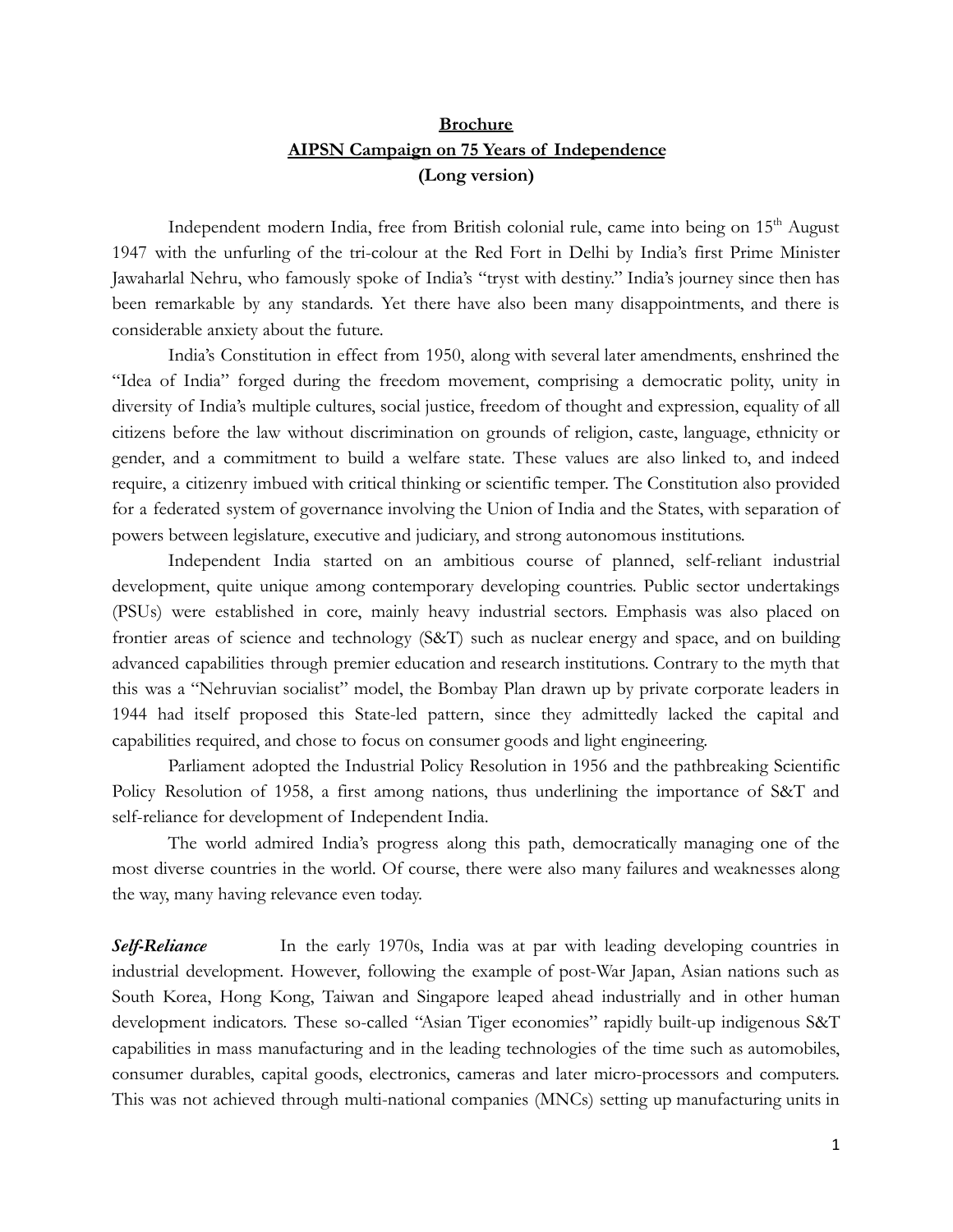these countries but, in a planned manner, autonomously by domestic companies with government support and locally developed products and brands, which today have global presence or even leadership in some sectors. Basic scientific and applied research, along with high state funding of education and public health, were also part of this effort.

Despite its industrial strong base, India missed the opportunity during these "lost decades," and its self-reliant capabilities kept falling behind ever since. PSUs by and large did not adequately modernize or scale-up, and the private sector remained content with a protected domestic market, and made little effort to build up autonomous capabilities and technologies. Despite huge incentives, private sector R&D investments in India have remained negligible over many decades.

After India embraced neo-liberal economic policies in the 1990s, self-reliance was abandoned based on the erroneous belief that it was an outmoded concept, and that modern technologies could always be bought from developed countries or brought in by MNCs.

This never happened. Indian corporates entered into collaborations with foreign companies for domestic assembly or sub-contracted manufacture. The present government has gone out of its way to attract FDI, shockingly even in the crucial defence sector, claiming this would boost *atmanirbharta*. But almost no new know-how has yet been absorbed or developed, and no globally competitive Indian product or brand has been launched. The share of manufacturing in the economy has declined, exports have stagnated, even losing out to neighbouring Bangladesh and SriLanka, and the much-touted goal of reaching \$5 trillion GDP is a distant dream.

Today, the world is at the cusp of the "fourth industrial revolution" comprising Artificial Intelligence (AI), Internet of Things (IoT), 5G, electric or fuel-cell vehicles and battery storage systems, autonomous vehicles etc. Countries that possess relevant know-how and technology will dominate coming decades. No country or MNC will give away this know-how, which can only be acquired indigenously through determined self-reliance, as shown by India in space, nuclear energy and defence to some extent.

This calls for a major role for PSUs, since only they have the capability and size to develop advanced technologies, as witnessed in the early decades. It is frankly beyond the private sector, except for a handful of entities, given their poor track record in R&D. Yet, the present government is on a privatization spree, selling off PSUs except in a very few strategic sectors. Natural resources and infrastructure built up through public funds are being handed over to crony capitalists through "asset monetization." Without PSUs empowered with autonomy and adequate support, and without an appropriately funded education system, India will find it very difficult to face the challenges of the knowledge-era.

*Education*  $\mathcal O$  *Health* The Asian "Tiger" countries consistently invested 4-6% of GDP each on R&D, education and health, all crucial factors behind their dramatic progress. In comparison, India fell far behind from the outset, with severe impact on human development. While premier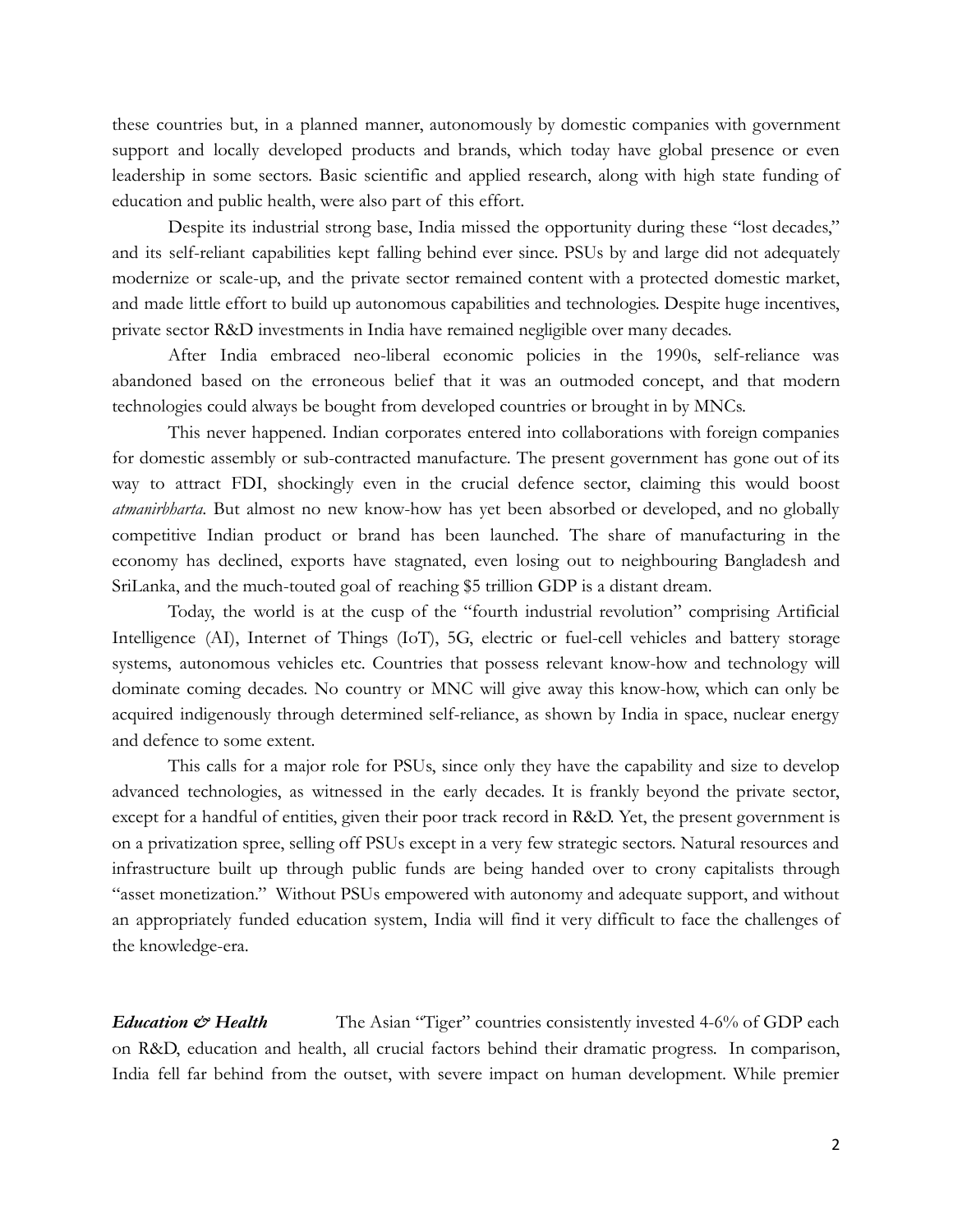institutions of higher learning and research were opened even in the early decades, school education has remained a major weakness throughout.

India's expenditures on health and R&D are languishing at about 1% respectively, and only about 3% on education against 6% recommended by all committees. Despite reaching 90% enrolment in elementary education, enrolment at higher stages have continued to drop to currently around 50% at secondary level, and even worse for female students.

The Right to Education Act (RtE) of 2009 made free and compulsory education between 6 and 14 years age a right but, despite being law, RtE has now been virtually abandoned under the National Education Policy (NEP). NEP gives so much prominence to online education that government may even deny the importance of enrolment or drop-out in physical schooling!

A public health system to deliver preventive and primary health care was not taken up strongly in the early period nor strengthened later. India lags behind many low-income countries as regards basic health indicators. In 2016, India ranked 145 out of 195 countries in a Health Care Quality Index (Lancet, 2019).

The positive impact that greater attention to public health and education can make is revealed by the high human development indicators in states such as Kerala and Tamil Nadu, close to levels in developed countries, while national averages are close to those in sub-Saharan Africa.

Unfortunately, inequalities between urban and rural areas, well-off and poor students, and between upper and lower castes have become deeply ingrained in both the education and health sectors. All these structural weaknesses in public health were cruelly in evidence during the Covid-19 pandemic, with the exception of Kerala which demonstrated the strength of its public health system.

Given weaknesses in the government education and health systems, the private sector has expanded rapidly in both education and health, including in rural areas, deepening inequities. Liberalization and withdrawal of the State have worsened these trends. Even government departments and PSUs now reimburse employees' expenses at private hospitals, and insurance-based services have gained ground, further strengthening the private sector. Around 75% of hospitals and tertiary health facilities in India are in the private sector, and thus oriented towards the better-off. The Indian people incur over 60% of out-of-pocket expenditures on health.

Fees have risen sharply even in state-run professional education institutions. Private colleges and universities especially in engineering and medicine have proliferated, often with poor infrastructure, malpractices such as capitation fees, deficiencies in reservation and access, and poor quality of education and employability. Many such institutions have witnessed drops in intake or have closed leaving students in the lurch. Today even industrialists lament the lack of suitably skilled and educated manpower in the country.

India also suffers from a serious deficit of doctors, nurses and paramedics. Rising fees have led to brain drain on the one hand and to debt traps on the other.

NEP will further aggravate these tendencies due to its emphasis on commercialization and "vocationalization" of undergraduate courses. High fees for 4-year "vocational" undergraduate courses have already started in many Colleges and Universities, with unknown response of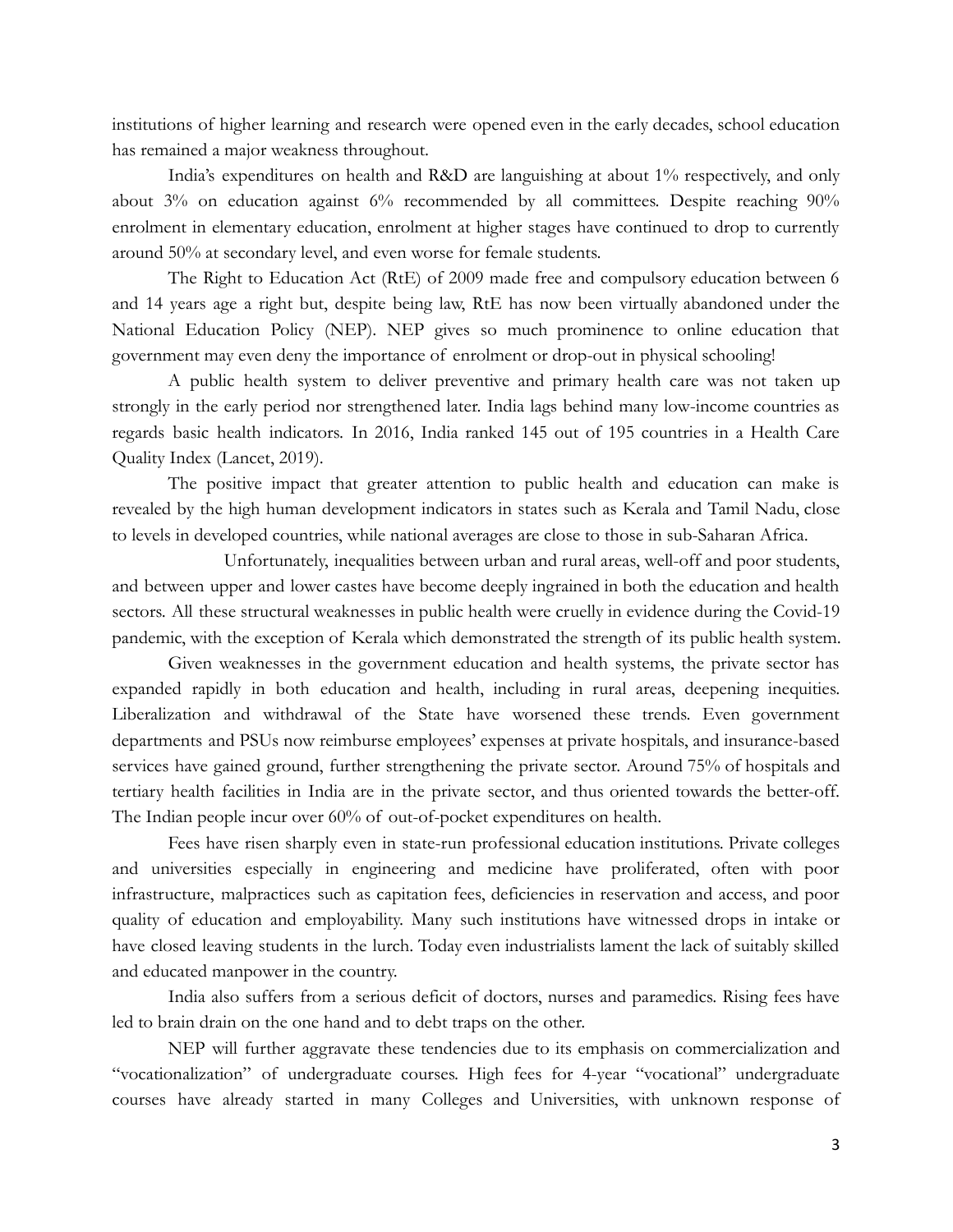employers. The S&T and Innovation Policy (STIP) also does not take account of these trends, and continues to shy away from meaningful public investments in R&D, only imagining that private and foreign investment would somehow happen. Again, the future appears uncertain.

*Agriculture*  $\mathscr{L}$  *Rural Employment* Agriculture too was relatively neglected in the early post-Independence decades. Persisting low foodgrain production and several near-famine years, as well as a devastating and frankly humiliating dependence on food aid especially from the US, prompted a major push to augment agricultural production in the late 1960s through the so-called Green Revolution (GR). GR focused on wheat and rice in Punjab, Haryana and West UP, and was based on large inputs of high-yielding varieties, irrigation water, inorganic fertilizers, and mechanization. GR brought dramatic improvements in production, and saw India become a major agricultural producer, undoubtedly transforming agriculture in India, but with many negative consequences which will haunt the country for decades calling for urgent corrective measures. Overuse of chemical fertilizers, depletion of soil health, severe depletion of groundwater and water-logging, skew in favour of larger farmers, high indebtedness, loss of indigenous varieties, change of cropping patterns, sharp decrease in cultivation of millets and over-reliance on just two crops with decreasing returns are some of these impacts.

The recent farmers' agitation is also related to the skewed socio-economic impacts of the Green Revolution. Agricultural universities, which made important contributions to GR, also got inter-twined with interests of large farmers, mechanized industrial farming, and linkages with Western institutions. The famous extension system for the GR collapsed over time, leaving farmers dependent on MNC agri-businesses for support services.

Investment in agriculture declined after GR, and most other regions especially in eastern India were neglected, along with crops other than wheat and rice, and rainfed agriculture pursued by around 65% of farmers, perpetuating rural poverty and pushing rural-urban migration.

Despite the "self-sufficiency" that India has attained in food production, a large proportion of the Indian people still do not get two square meals a day. India ranks 101 out of 160 countries according to the World Hunger Index 2021, lower than Bangladesh (76) and Pakistan (92). All these reports show that India is not likely to meet the Millennium Development Goal (MDG) of "zero hunger" by 2030.

Clearly, problems are not restricted only to quantity of food production, but relate to socio-political realities of inequality and access. These deficiencies in the Indian agriculture and food system need to be addressed urgently, particularly increasing diversity, raising productivity in rainfed areas, building climate resilience, and redressing inequalities in food and nutrition..

Whatever the gains in agriculture, rural poverty and employment in general were explicitly addressed only from the 5<sup>th</sup> five-year plan onwards, through poverty alleviation and related self-employment programmes. Unfortunately these could not achieve their objectives, with some official evaluations showing that only 14% of beneficiaries went above the poverty line. It was only much later in the early 2000s, that the demand-driven NREGA scheme, which was pushed by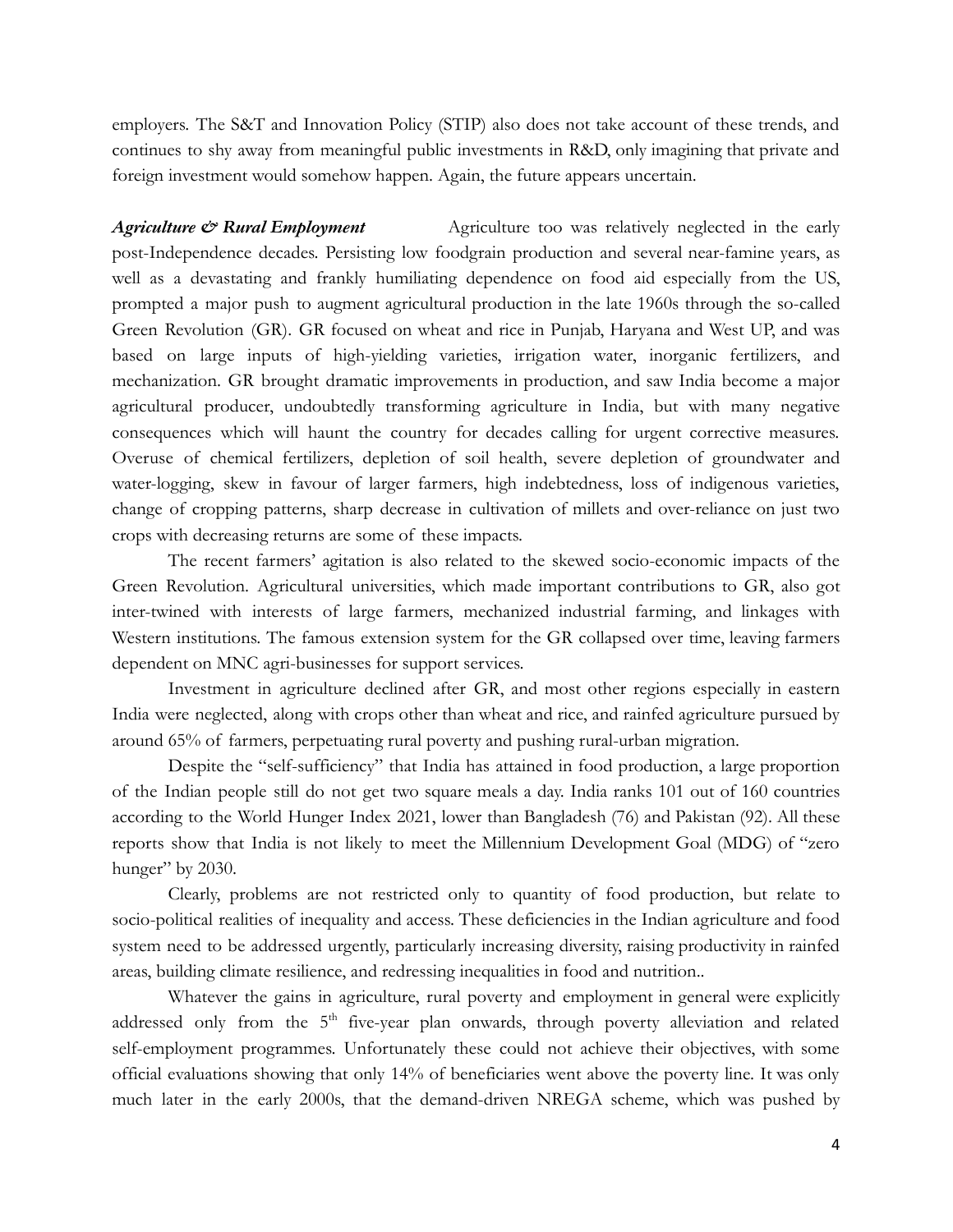progressive forces and civil society organizations, provided much relief for the rural poor. The strength and potential of NREGA were revealed during the pandemic, when migrant workers returned to their villages and required livelihood support. However, rural poverty and large-scale un-/under-employment persist as structural problems, calling for imaginative solutions to provide sustainable rural off-farm employment.

**Environment**  $\mathcal O$  *Climate Change* Environment regulations in India were initiated much after Independence since their importance was not realized earlier. India's subsequent adoption of a variety of legislations and other regulations largely flowed from either international agreements or pressure by popular movements in India.

The 1972 UN Conference on Environment in Stockholm triggered several policy measures in India, notably Article 48A under the 42<sup>nd</sup> Amendment requiring the state to protect and preserve the environment, followed later by the Water Act 1976, Air Act 1981 and Environment Protection Act 1986. Policy measures on hazardous wastes, ozone-depleting substances and emission reduction commitments also flowed largely from international agreements.

On the other hand, the "Chipko" movement, the Silent Valley agitation, prolonged popular movements and civil society action to protect rights of tribals and other forest dwellers resulting in the Forest Rights Act, many struggles related to growing human-animal conflicts and the need to protect wildlife habitats, all catalyzed major measures. The Bhopal Gas Tragedy, which the PSM responded to multi-sectorally, catalyzed a number of laws and regulations governing industrial pollution. All these broadened the scope of peoples participation in decision-making on developmental projects.

Environmental policies and implementation in India have had a mixed record, due to push-back from corporate interests and supporting political and bureaucratic forces, and inadequate support from mainstream political parties.

Forests in both quality and area, as well as forest rights of tribals and others, continue to be threatened. Industrial accidents including those involving hazardous materials continue to occur due to lax if not collusive regulatory action. To some extent, wildlife sanctuaries especially of keystone species like the tiger, are doing relatively well albeit in small areas constantly under threat by various "development" projects with negative impacts upon forest dwellers. Therefore the ecosystem is being severely damaged, along with lives and livelihoods of millions of people dependent upon it.

The present government is deliberately and actively undermining environmental regulations so as to promote "ease of doing business," and driving States into a "race to the bottom" in their competitive bid to attract investments. Environmental impact assessment (EIA) procedures and mechanisms have been severely weakened, making project approvals the default norm and rejections extremely rare. Efforts at systemic dilution through the EIA 2020 Notification was put on hold in the face of strong opposition by experts, civil society organizations and peoples movements, although piecemeal changes are being quietly introduced or implemented, such as sanction of small sections of the Char Dham Highway in the fragile Himalayas and amendments to the Forest Rights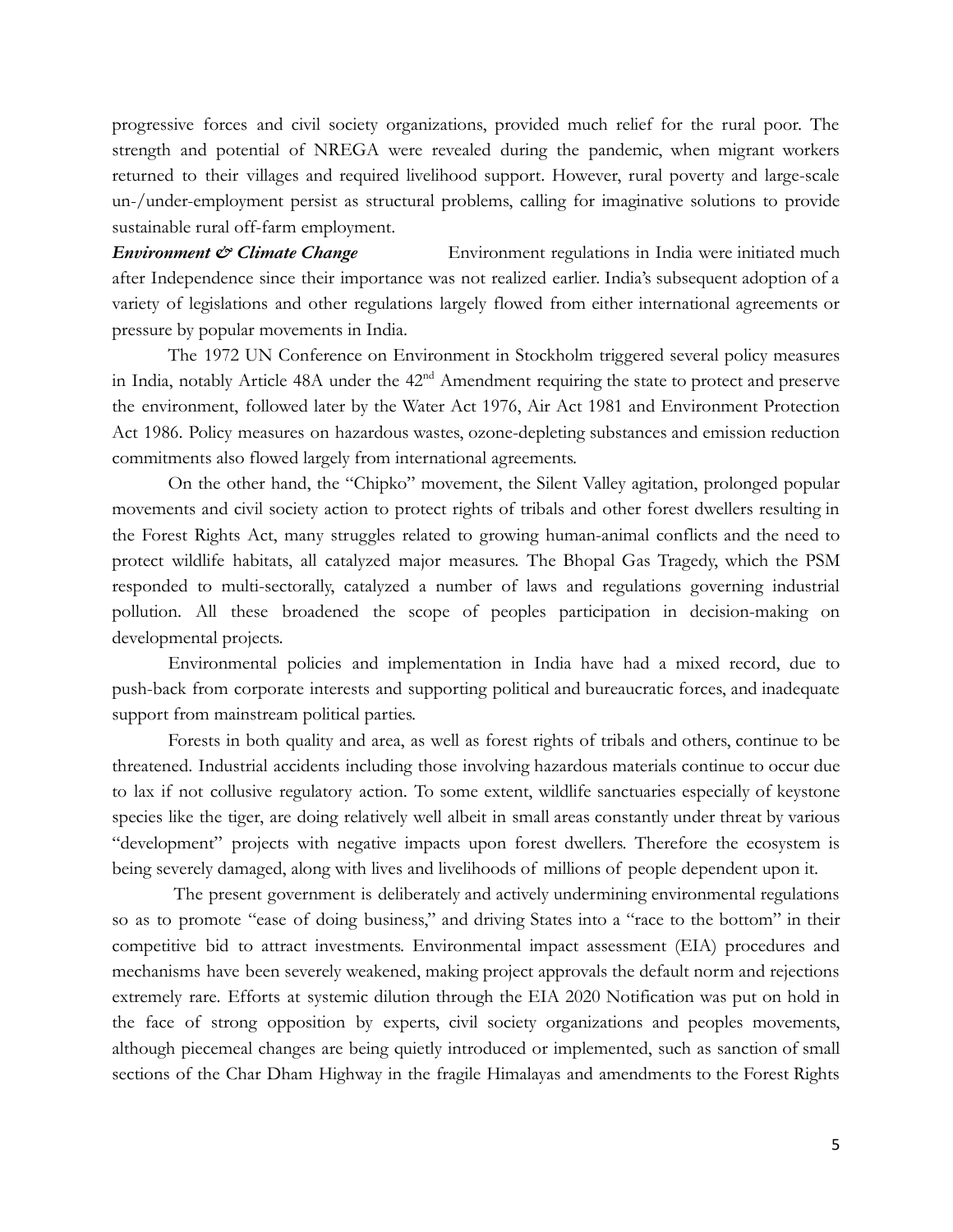Act to allow easy approvals. The PSM has long demanded a fully autonomous institution for EIA and recommendations regarding approvals, conditions for the same or rejection with reasons.

On climate change, the government has thankfully continued the earlier Copenhagen policy of emission reduction commitments, but limited to only a very few sectors. Many sectors with greater co-benefits for people, better energy equity and re-oriented low-carbon development pathways are not being addressed. Government is also totally neglecting adaptation and building resilience to climate impacts in several crucial sectors such as agriculture, sea-level rise, urban flooding, frequent landslides and other effects of extreme rainfall events, on which urgent action is required.

Despite victories for popular movements in many battles, the longer war continues. Environmental regulations remain a theatre of daily confrontation calling for constant vigil by civil society and peoples movements.

*Idea of India, Scientific Temper* During the past 74 years, the Indian republic has also faced many challenges to participatory democracy as well as to core values and ideas emanating from the freedom movement and embodied in our Constitution. These challenges have risen to crisis proportions under the present government.

The most grave challenge earlier was when democracy itself was formally suspended during the Emergency of 1975-77. Fortunately, this was reversed due to massive popular resistance leading to the ousting of the then government in the next elections. However, tendencies towards centralization, moving away from accountability and participatory democracy, and undermining of constitutional safeguards have recurred from time to time, underlining the need for constant monitoring and resistance when required.

The federated system of governance involving both the Union and the States is being trampled under a new de-facto unitary structure, contrary to the Constitutional system and subsumed under numerous centralizing schemes.

In contrast, efforts propelled by popular movements have been made to enrich participatory democracy and enhance social welfare. Decentralization of governance was taken up in Kerala, West Bengal and to some extent in Karnataka. The Right to Information (RTI) Act, amendments to the Forest Rights Act, the Food Security Act, the impactful National Rural Employment Guarantee Scheme, decentralized Peoples Planning, the Total Literacy Programme initiated by the PSM earlier and the later Right to Education (RtE) Act, as well as numerous efforts to improve environmental regulations are some examples, mostly arising from popular movements. However, all these measures have seen headwinds and even reversals. The present government has strongly opposed such rights-based approaches and the forces championing them, and is constantly seeking to reverse their gains in participatory democracy.

The current atmosphere of executive non-accountability and dominance over all institutions, misuse of agencies, flouting of Constitutional norms, and intolerance of dissent in both the polity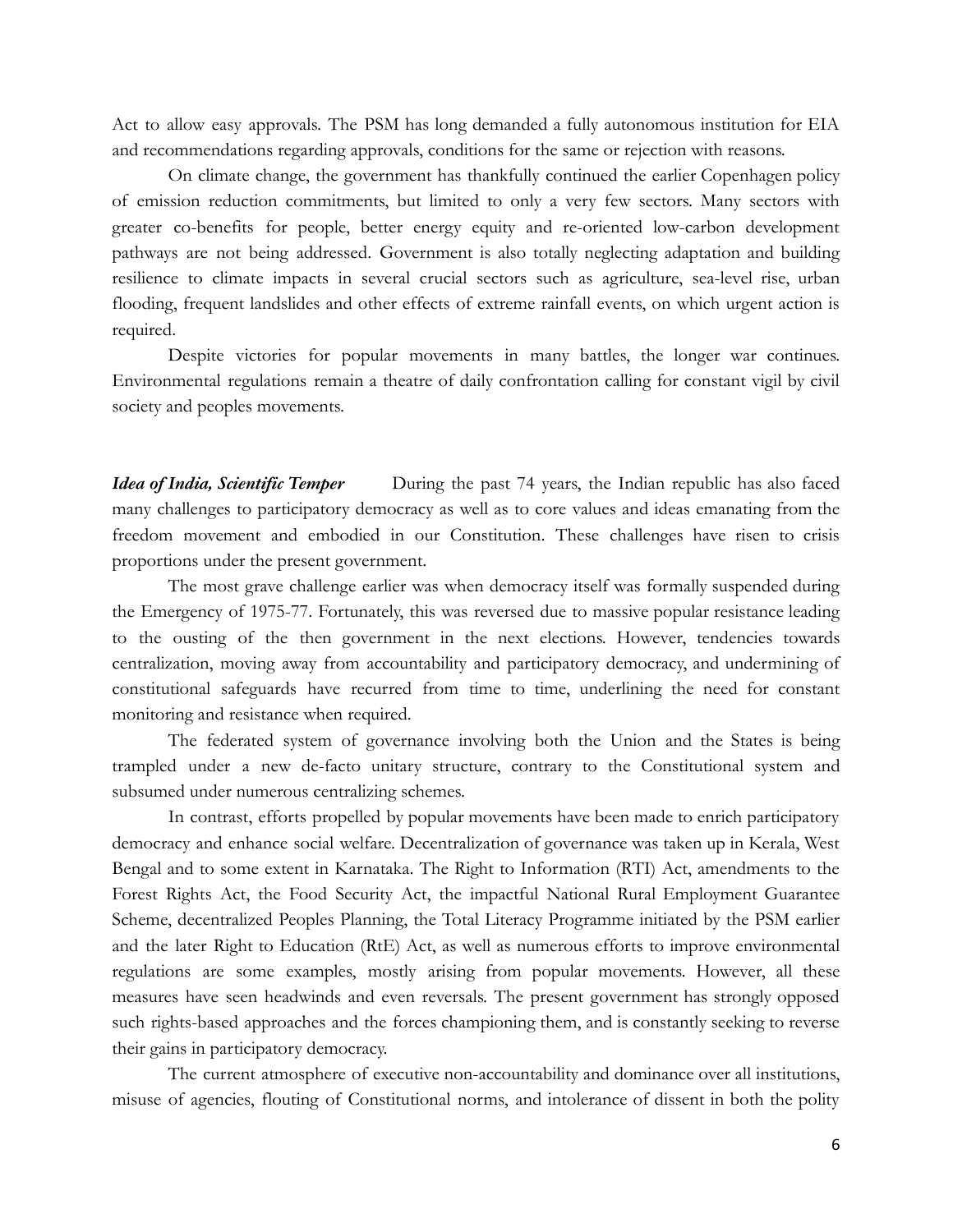and in civil society, are like an "undeclared Emergency" according to Constitutional experts, public intellectuals and civil society organizations. .

Governmental and supporting non-state organizations today pose perhaps the most serious challenge to the edifice of the Constitution and the very Idea of India. The current dispensation has put majoritarianism and "cultural nationalism" at the forefront of efforts to build a so-called Hindu Rashtra undermining the secular state, pluralism, multi-culturalism and unity in diversity which are admired the world over. Policies such as the CAA-NPR-NRC, brutal lynchings and harassment of minority community citizens on various pretexts, are dividing the people and threatening to tear the country apart. Traditional food habits of many communities in different parts of the country, from the North-East to Kerala, are continually attacked putting forward upper-caste Hindu practices as the norm. Hindi is sought to be imposed on non-Hindi speaking States and people in many ways so as to project an exclusive "Hindi-Hindu" culture. A constructed Vedic-Sanskritic past is being projected as the repository of all Indian knowledge and culture.

Of particular concern to the PSM, and most Indian scientists, leading lights of the government and the ruling dispensation have repeatedly tried to impose an imaginary narrative of ancient Vedic-Sanskritic science as the most ancient and superior knowledge system, even compared to modern science. Impossible capabilities such as internet in the period of the Mahabharata, and interplanetary space travel over 8000 years ago, have been projected. Myths and legends are offered as irrefutable evidence beyond question. Critics of such improbable claims, and those who defend evidence-based reasoning, have been attacked as westernized and "anti-national."

Critical thinking and pluralism including in seminars and discussion groups have been repeatedly attacked, for instance in the Central University of Hyderabad, JNU, IITs in Chennai and Mumbai. Books, plays, films and their makers have been banned or attacked by mobs. Champions of scientific temper such as Narendra Dabholkar, Govind Pansare, M.M.Kalburgi and Gauri Lankesh were murdered. Science and creative thinking cannot flourish without pluralism of opinion and freedom of expression, or through blind subservience to authority figures or faith.

The government has also shown blatant disregard for evidence-based policy making and lack of respect for data even from respectable research institutions, even holding back official reports and data when they do not support government narratives. This was clearly witnessed with respect to demonetization and the Covid-19 pandemic. These tendencies too go against critical thinking and a scientific approach. Planning for the future must surely be based on critical examination of present and past experience.

**What does the future hold?** India desperately needs to restore its post-independence identity as a forward looking country, building its autonomous self-reliant knowledge especially in science and technology for the global economy of tomorrow, promote its major public sector industries to achieve these goals along with those private entities with a commitment and dedication to achieve self-reliance. India also needs to re-establish Constitutional values of unity of diversity so